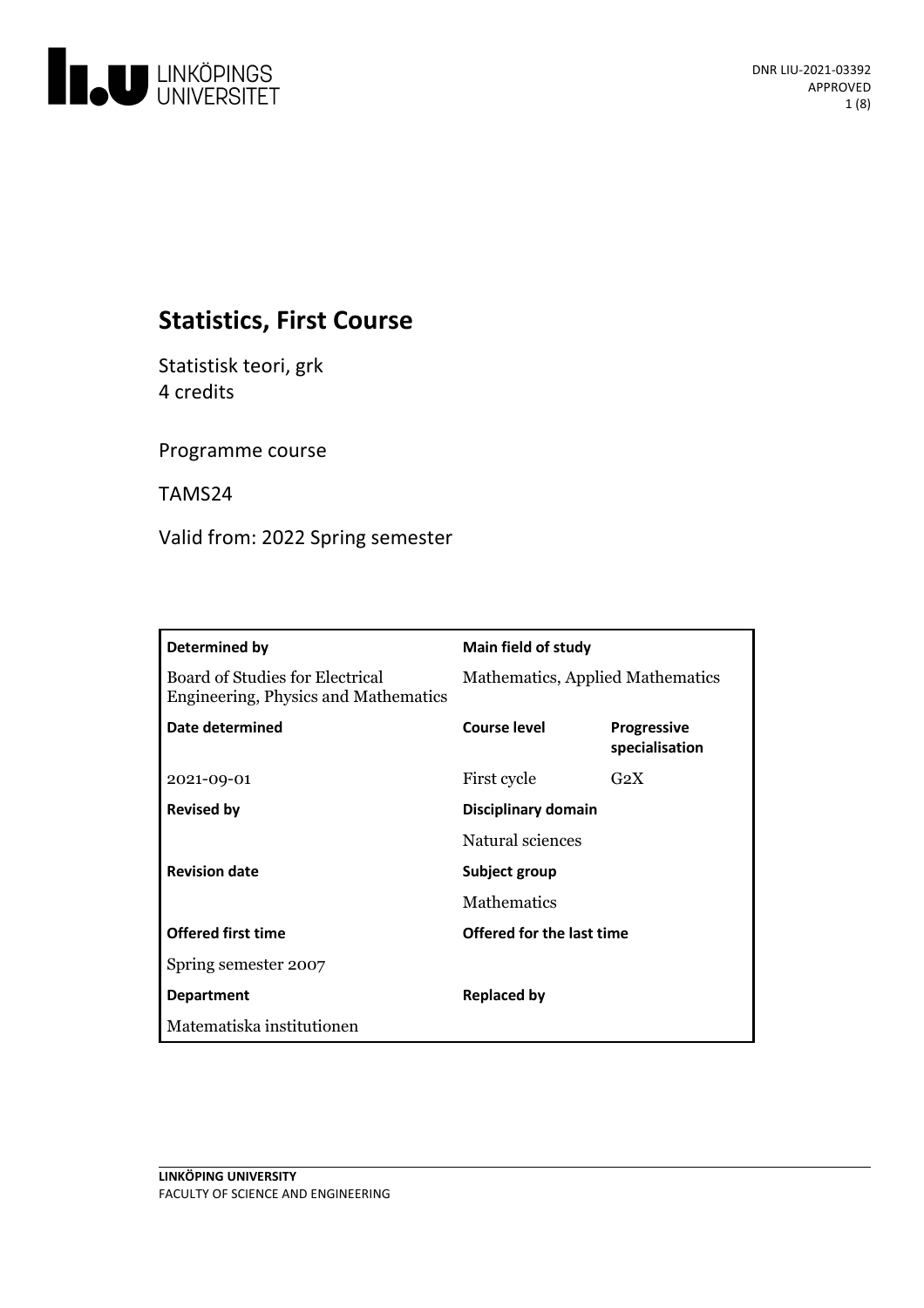# Course offered for

- Master of Science in Biomedical Engineering
- Master of Science in Applied Physics and Electrical Engineering
- Master of Science in Applied Physics and Electrical Engineering International

# **Prerequisites**

Calculus, matrix algebra and a first course in probability theory.

## Intended learning outcomes

The course is intended to give basic knowledge of the theory and methods of statistical inference, i.e. how to use observed data to draw conclusions about phenomena influenced by random factors. By the end of the course, the student should be able to:

- use an appropriate probability model to describe and analyse observed data and draw conclusions concerning interesting parameters;
- derive point estimators of parameters and analyse their properties;
- understand the principles of statistical inference based on confidence intervals and hypothesis testing;
- construct confidence intervals and test hypotheses using observed data, draw conclusions and describe the uncertainty;
- explore the nature of the relationships between two or several variables by using simple or multiple linear regression models and discuss the adequacy of the models;
- find probability models and statistical methods in applications from engineering, economy and science and evaluate the results;
- use appropriate statistical software for certain types of statistical analyses.

## Course content

Chi-square-, t-, F-distribution. Point estimation, properties of estimators, the method of maximum likelihood, the method of moments and the least squares method. Confidence intervals and tests of hypotheses for one or several samples especially for normal, binomial and Poisson distribution and certain cases when the central limit theorem can be applied. Chisquare tests. Random vectors, mean vectors and covariance matrices. The multivariate normal distribution. Multiple regression, estimation of parameters, confidence intervals, prediction, analysis of variance table, selection of regression model.<br>Statistical software is used for regression analysis.

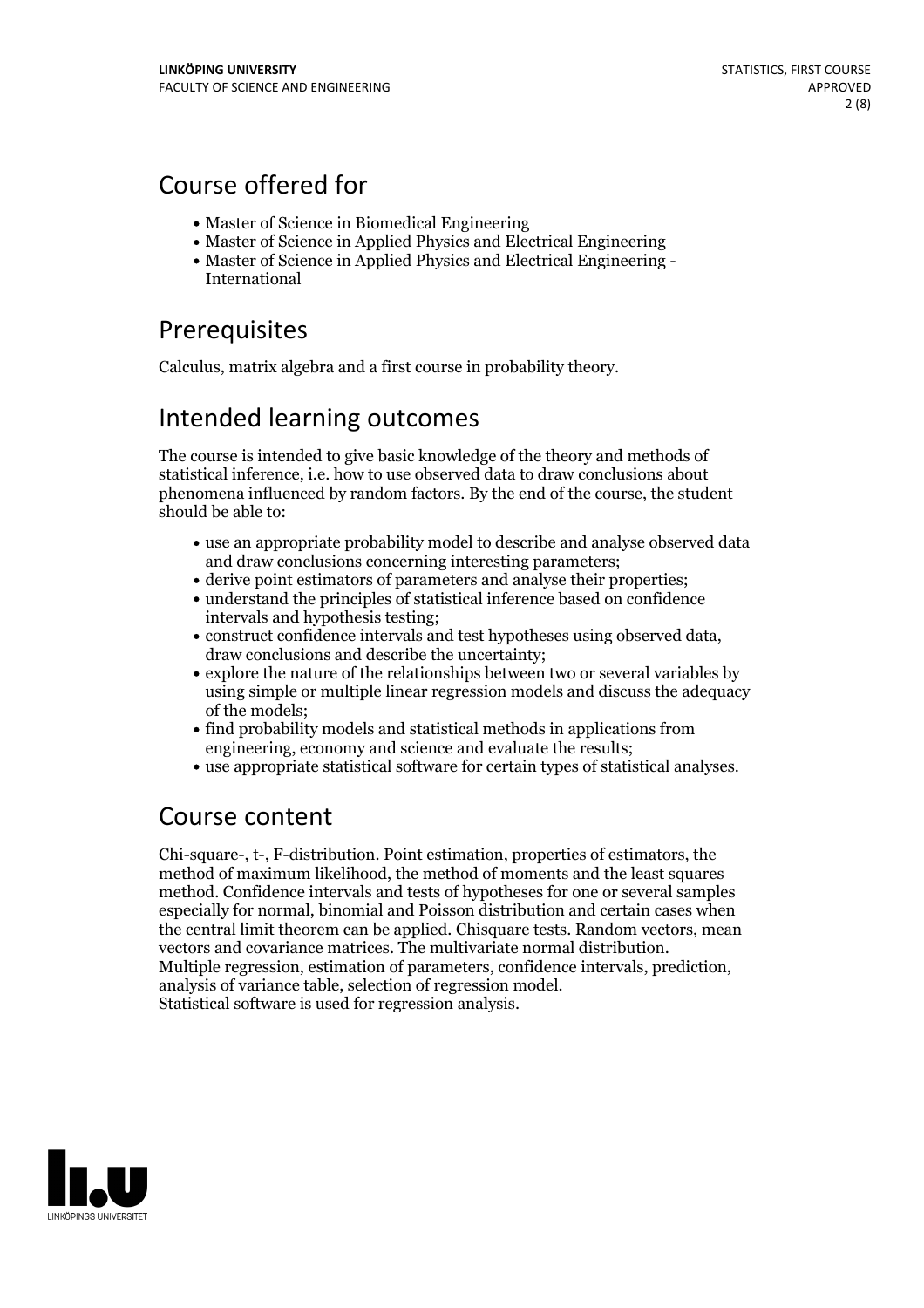## Teaching and working methods

The teaching consists of lectures and lessons. Obligatory computer exercises are also included in the course.

## Examination

| TEN <sub>1</sub> | Written examination | 3 credits | U, 3, 4, 5 |
|------------------|---------------------|-----------|------------|
| LAB <sub>1</sub> | Laboratory work     | 1 credits | U.G        |

## Grades

Four-grade scale, LiU, U, 3, 4, 5

# Other information

Supplementary courses: Statistical theory, advanced course, Probability theory, second course, Probability theory and Bayesian networks, Multivariate statistical methods.

## **About teaching and examination language**

The teaching language is presented in the Overview tab for each course. The examination language relates to the teaching language as follows:

- If teaching language is "Swedish", the course as a whole could be given in Swedish, or partly in English. Examination language is Swedish, but parts
- of the examination can be in English. If teaching language is "English", the course as <sup>a</sup> whole is taught in English. Examination language is English. If teaching language is "Swedish/English", the course as <sup>a</sup> whole will be
- taught in English if students without prior knowledge of the Swedish language participate. Examination language is Swedish or English depending on teaching language.

### **Other**

The course is conducted in a manner where both men's and women's experience and knowledge are made visible and developed.

The planning and implementation of a course should correspond to the course syllabus. The course evaluation should therefore be conducted with the course syllabus as a starting point.

If special circumstances prevail, the vice-chancellor may in a special decision specify the preconditions for temporary deviations from this course syllabus, and delegate the right to take such decisions.

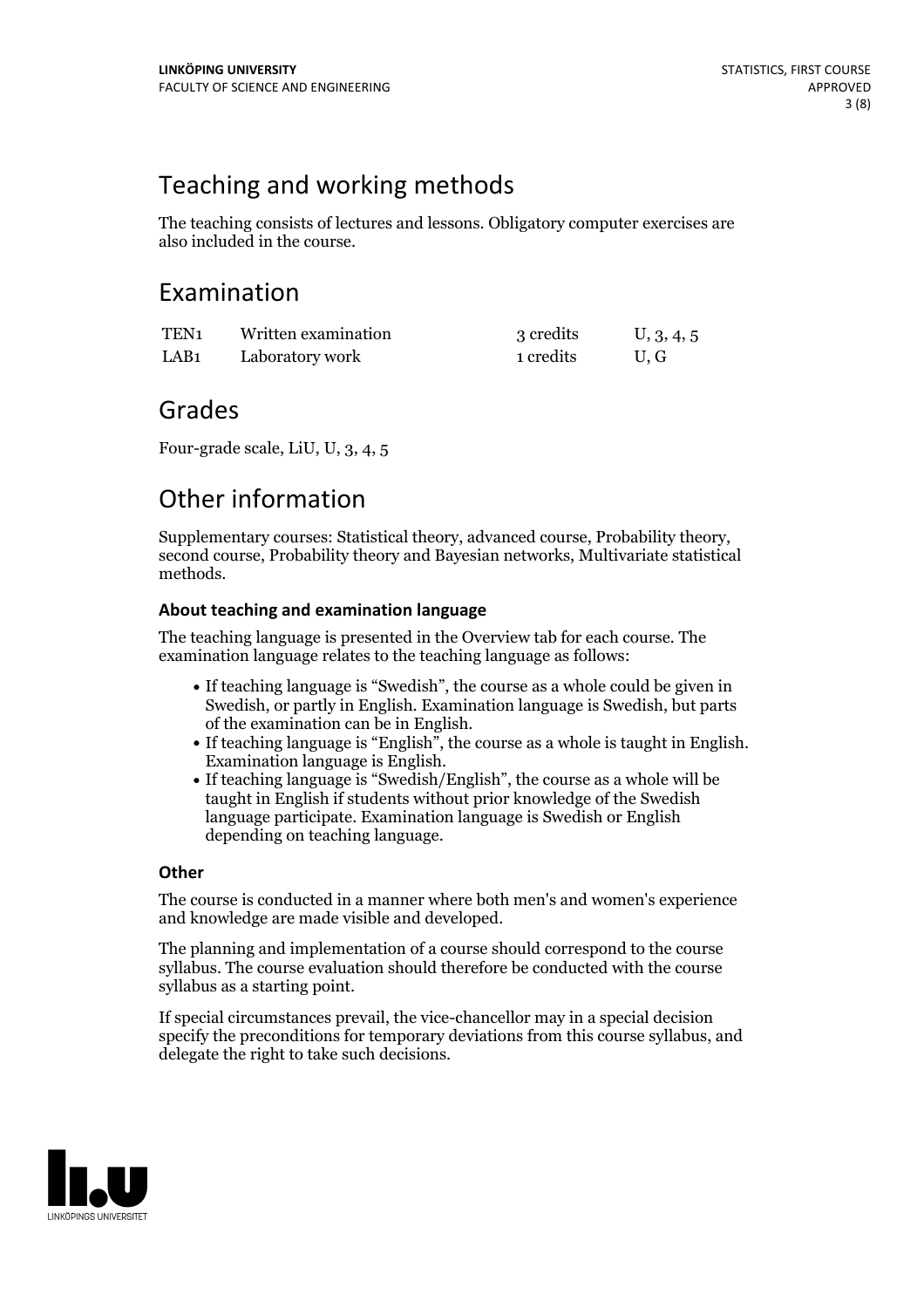# **Common rules**

### Course syllabus

A syllabus must be established for each course. The syllabus specifies the aim and contents of the course, and the prior knowledge that a student must have in order to be able to benefit from the course.

## Timetabling

Courses are timetabled after a decision has been made for this course concerning its assignment to a timetable module.

### Interruption in and deregistration from a course

The LiU decision, Guidelines concerning confirmation of participation in education (Dnr LiU-2020-02256), states that interruptions in study are to be recorded in Ladok. Thus, all students who do not participate in a course for which they have registered must record the interruption, such that the registration on the course can be removed. Deregistration from or interrupting a course is carried out using <sup>a</sup> web-based form: https://www.lith.liu.se/for- [studenter/kurskomplettering?l=en.](https://www.lith.liu.se/for-studenter/kurskomplettering?l=en)

## Cancelled courses and changes to the course syllabus

Courses with few participants (fewer than 10) may be cancelled or organised in a manner that differs from that stated in the course syllabus. The Dean is to deliberate and decide whether a course is to be cancelled or changed from the course syllabus.

## Guidelines relating to examinations and examiners

For details, see Guidelines for education and examination for first-cycle and second-cycle education at Linköping University, Dnr LiU-2020-04501 [\(http://styrdokument.liu.se/Regelsamling/VisaBeslut/917592\)](http://styrdokument.liu.se/Regelsamling/VisaBeslut/917592).

An examiner must be employed as a teacher at LiU according to the LiU Regulations for Appointments, Dnr LiU-2021-01204 [\(https://styrdokument.liu.se/Regelsamling/VisaBeslut/622784](https://styrdokument.liu.se/Regelsamling/VisaBeslut/622784)). For courses in second-cycle, the following teachers can be appointed as examiner: Professor (including Adjunct and Visiting Professor), Associate Professor (including Adjunct), Senior Lecturer (including Adjunct and Visiting Senior Lecturer), Research Fellow, or Postdoc. For courses in first-cycle, Assistant Lecturer (including Adjunct and Visiting Assistant Lecturer) can also be appointed as examiner in addition to those listed for second-cycle courses. In exceptional cases, a Part-time Lecturer can also be appointed as an examiner at both first- and second cycle, see Delegation of authority for the Board of Faculty of Science and Engineering.

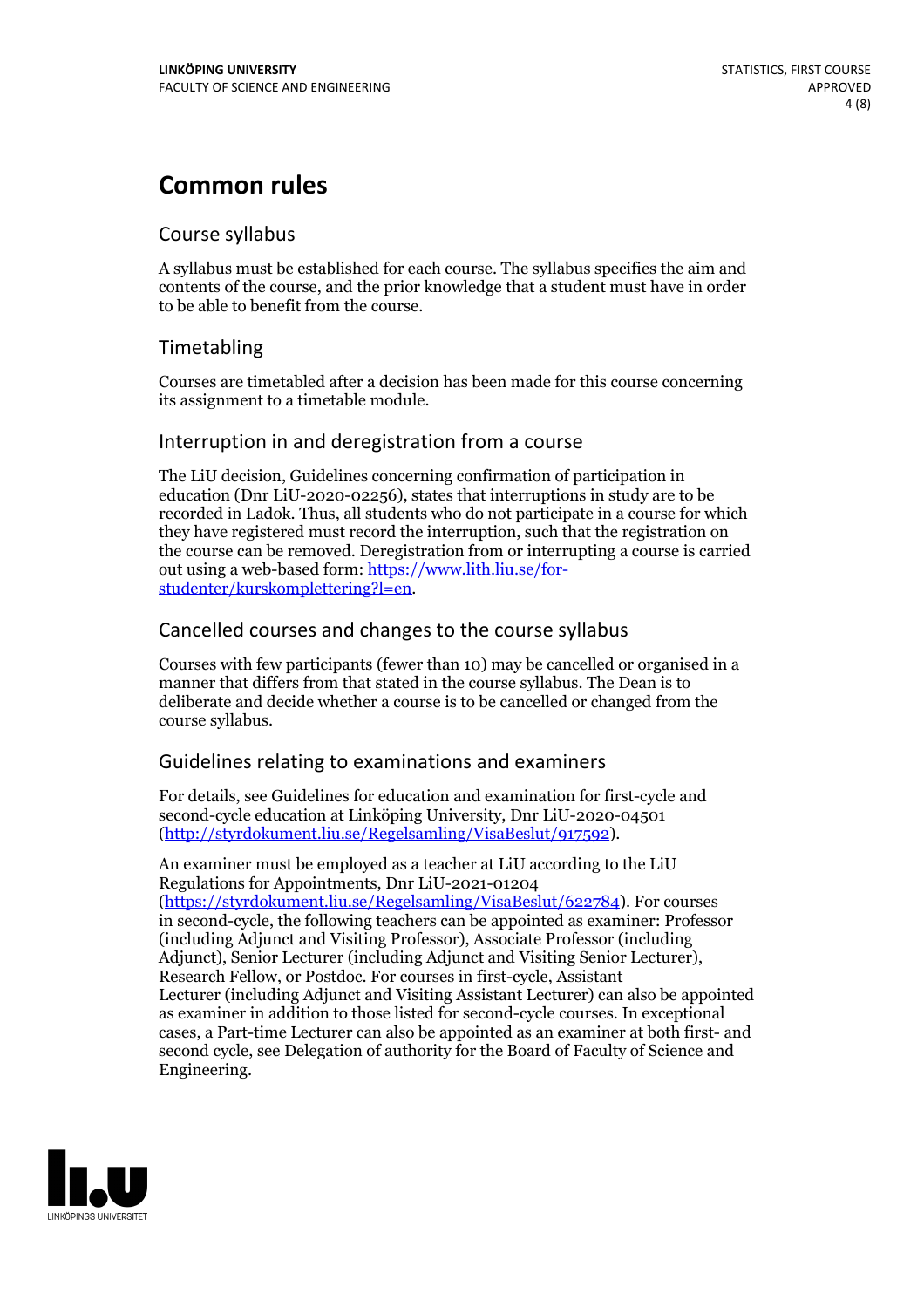## Forms of examination

#### **Principles for examination**

Written and oral examinations and digital and computer-based examinations are held at least three times a year: once immediately after the end of the course, once in August, and once (usually) in one of the re-examination periods. Examinations held at other times are to follow a decision of the faculty programme board.

Principles for examination scheduling for courses that follow the study periods:

- courses given in VT1 are examined for the first time in March, with re-examination in June and August
- courses given in VT2 are examined for the first time in May, with re-examination in August and October
- courses given in HT1 are examined for the first time in October, with re-examination in January and August
- courses given in HT2 are examined for the first time in January, with re-examination in March and in August.

The examination schedule is based on the structure of timetable modules, but there may be deviations from this, mainly in the case of courses that are studied and examined for several programmes and in lower grades (i.e. 1 and 2).

Examinations for courses that the faculty programme board has decided are to be held in alternate years are held three times during the school year in which the course is given according to the principles stated above.

Examinations for courses that are cancelled orrescheduled such that they are not given in one or several years are held three times during the year that immediately follows the course, with examination scheduling that corresponds to the scheduling that was in force before the course was cancelled or rescheduled.

When a course, or a written examination (TEN, DIT, DAT), is given for the last time, the regular examination and two re-examinations will be offered. Thereafter, examinations are phased out by offering three examinations during the following academic year at the same times as the examinations in any substitute course. If there is no substitute course, three examinations will be offered during re- examination periods during the following academic year. Other examination times are decided by the faculty programme board. In all cases above, the examination is also offered one more time during the academic year after the following, unless the faculty programme board decides otherwise. In total, 6 re-examinations are offered, of which 2 are regular re-examinations. In the examination registration system, the examinations given for the penultimate time and the last time are denoted.

If a course is given during several periods of the year (for programmes, or on different occasions for different programmes) the faculty programme board or boards determine together the scheduling and frequency of re-examination occasions.

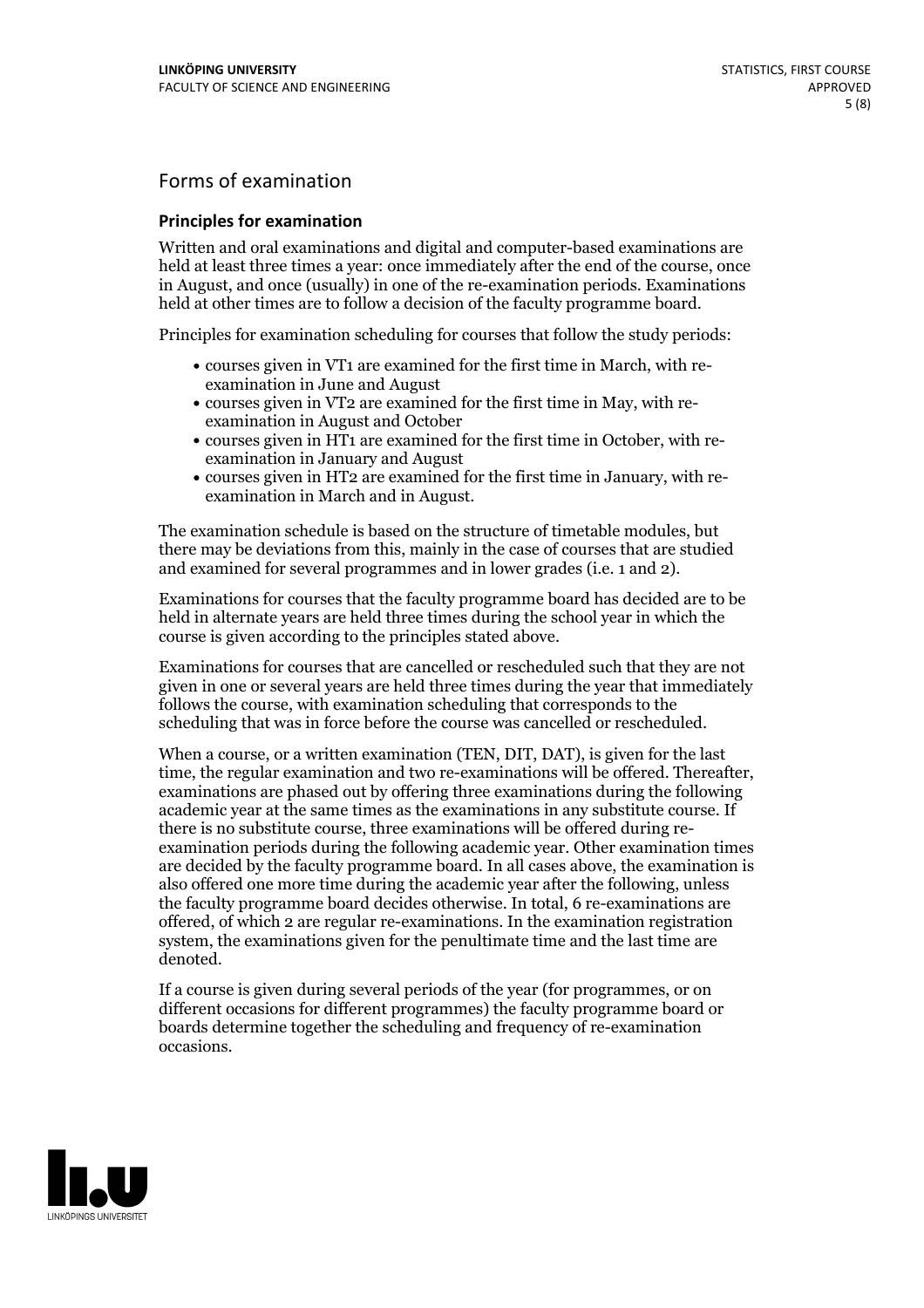### **Retakes of other forms of examination**

Regulations concerning retakes of other forms of examination than written examinations and digital and computer-based examinations are given in the LiU guidelines for examinations and examiners, [http://styrdokument.liu.se/Regelsamling/VisaBeslut/917592.](http://styrdokument.liu.se/Regelsamling/VisaBeslut/917592)

#### **Course closure**

For Decision on Routines for Administration of the Discontinuation of Educational Programs, Freestanding Courses and Courses in Programs, see DNR LiU-2021-04782. After a decision on closure and after the end of the discontinuation period, the students are referred to a replacement course (or similar) according to information in the course syllabus or programme syllabus. If a student has passed some part/parts of a closed program course but not all, and there is an at least partially replacing course, an assessment of crediting can be made. Any crediting of course components is made by the examiner.

#### **Registration for examination**

In order to take an written, digital or computer-based examination, registration in advance is mandatory, see decision in the university's rule book [https://styrdokument.liu.se/Regelsamling/VisaBeslut/622682.](https://styrdokument.liu.se/Regelsamling/VisaBeslut/622682) An unregistered student can thus not be offered a place. The registration is done at the Student Portal or in the LiU-app during the registration period. The registration period opens 30 days before the date of the examination and closes 10 days before the date of the examination. Candidates are informed of the location of the examination by email, four days in advance.

#### **Code of conduct for students during examinations**

Details are given in a decision in the university's rule book: <http://styrdokument.liu.se/Regelsamling/VisaBeslut/622682>.

#### **Retakes for higher grade**

Students at the Institute of Technology at LiU have the right to retake written examinations and digital and computer-based examinations in an attempt to achieve a higher grade. This is valid for all examination components with code "TEN", "DIT" and "DAT". The same right may not be exercised for other examination components, unless otherwise specified in the course syllabus.

A retake is not possible on courses that are included in an issued degree diploma.

#### **Grades**

The grades that are preferably to be used are Fail (U), Pass (3), Pass not without distinction  $(4)$  and Pass with distinction  $(5)$ .

- Grades U, 3, 4, 5 are to be awarded for courses that have written or digital examinations.<br>• Grades Fail (U) and Pass (G) may be awarded for courses with a large
- degree of practical components such as laboratory work, project work and

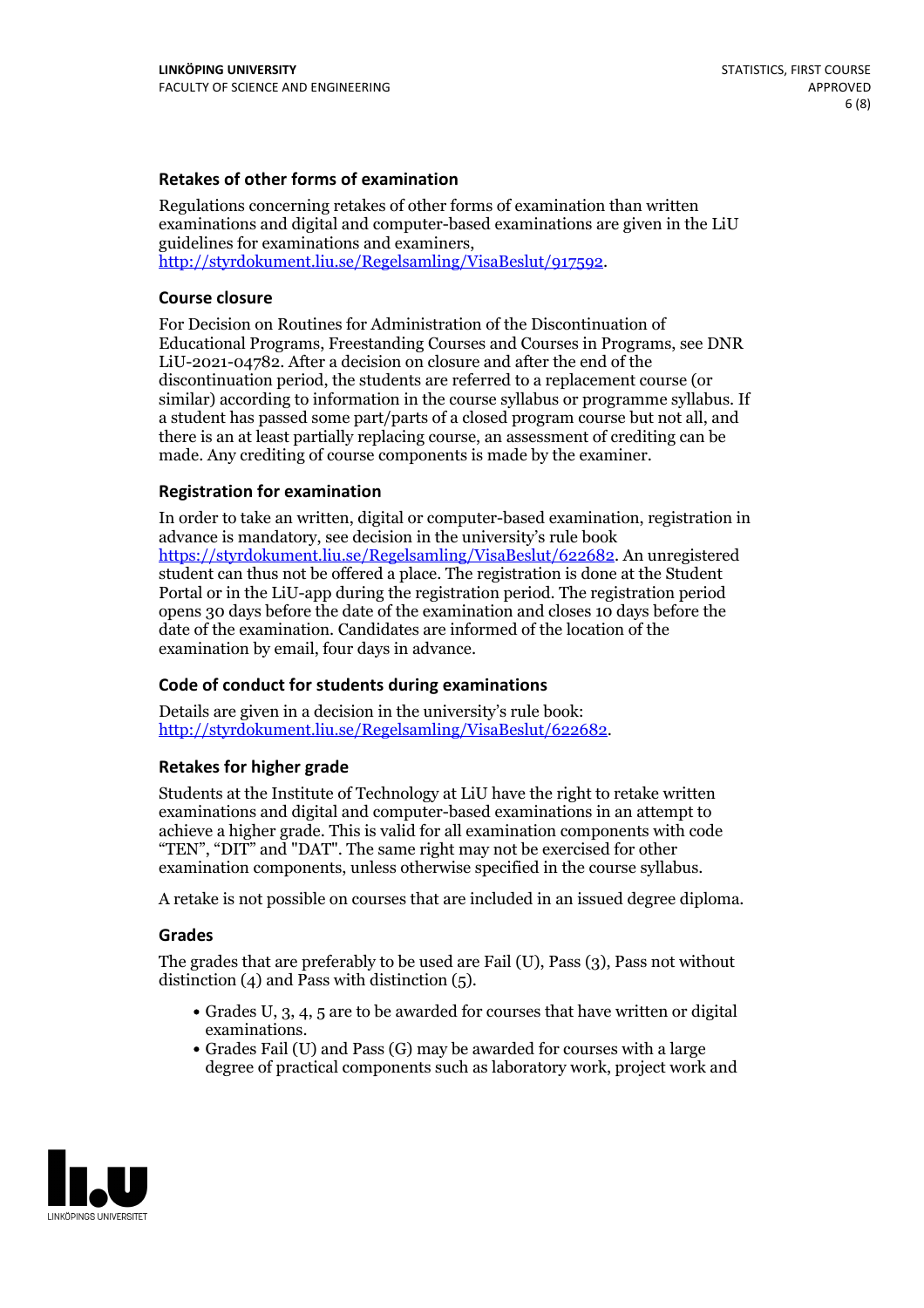group work.<br>• Grades Fail (U) and Pass (G) are to be used for degree projects and other independent work.

### **Examination components**

The following examination components and associated module codes are used at the Faculty of Science and Engineering:

- Grades U, 3, 4, 5 are to be awarded for written examinations (TEN) and
- digital examinations (DIT).<br>• Examination components for which the grades Fail (U) and Pass (G) may be awarded are laboratory work (LAB), project work (PRA), preparatory written examination (KTR), digital preparatory written examination (DIK), oral examination (MUN), computer-based examination (DAT), home
- assignment (HEM), and assignment (UPG).<br>• Students receive grades either Fail (U) or Pass (G) for other examination components in which the examination criteria are satisfied principally through active attendance such as tutorial group (BAS) or examination item
- (MOM).<br>• Grades Fail (U) and Pass (G) are to be used for the examination components Opposition (OPPO) and Attendance at thesis presentation (AUSK) (i.e. part of the degree project).

In general, the following applies:

- 
- Mandatory course components must be scored and given <sup>a</sup> module code. Examination components that are not scored, cannot be mandatory. Hence, it is voluntary to participate in these examinations, and the voluntariness must be clearly stated. Additionally, if there are any associated conditions to
- the examination component, these must be clearly stated as well.<br>• For courses with more than one examination component with grades U,3,4,5, it shall be clearly stated how the final grade is weighted.

For mandatory components, the following applies (in accordance with the LiU Guidelines for education and examination for first-cycle and second-cycle education at Linköping University,<br>[http://styrdokument.liu.se/Regelsamling/VisaBeslut/917592\)](http://styrdokument.liu.se/Regelsamling/VisaBeslut/917592):

If special circumstances prevail, and if it is possible with consideration of the nature of the compulsory component, the examiner may decide to replace the compulsory component with another equivalent component.

For possibilities to alternative forms of examinations, the following applies (in accordance with the LiU Guidelines for education and examination for first-cycle [http://styrdokument.liu.se/Regelsamling/VisaBeslut/917592\)](http://styrdokument.liu.se/Regelsamling/VisaBeslut/917592):

If the LiU coordinator for students with disabilities has granted a student the right to an adapted examination for a written examination in an examination hall, the student has the right to it.